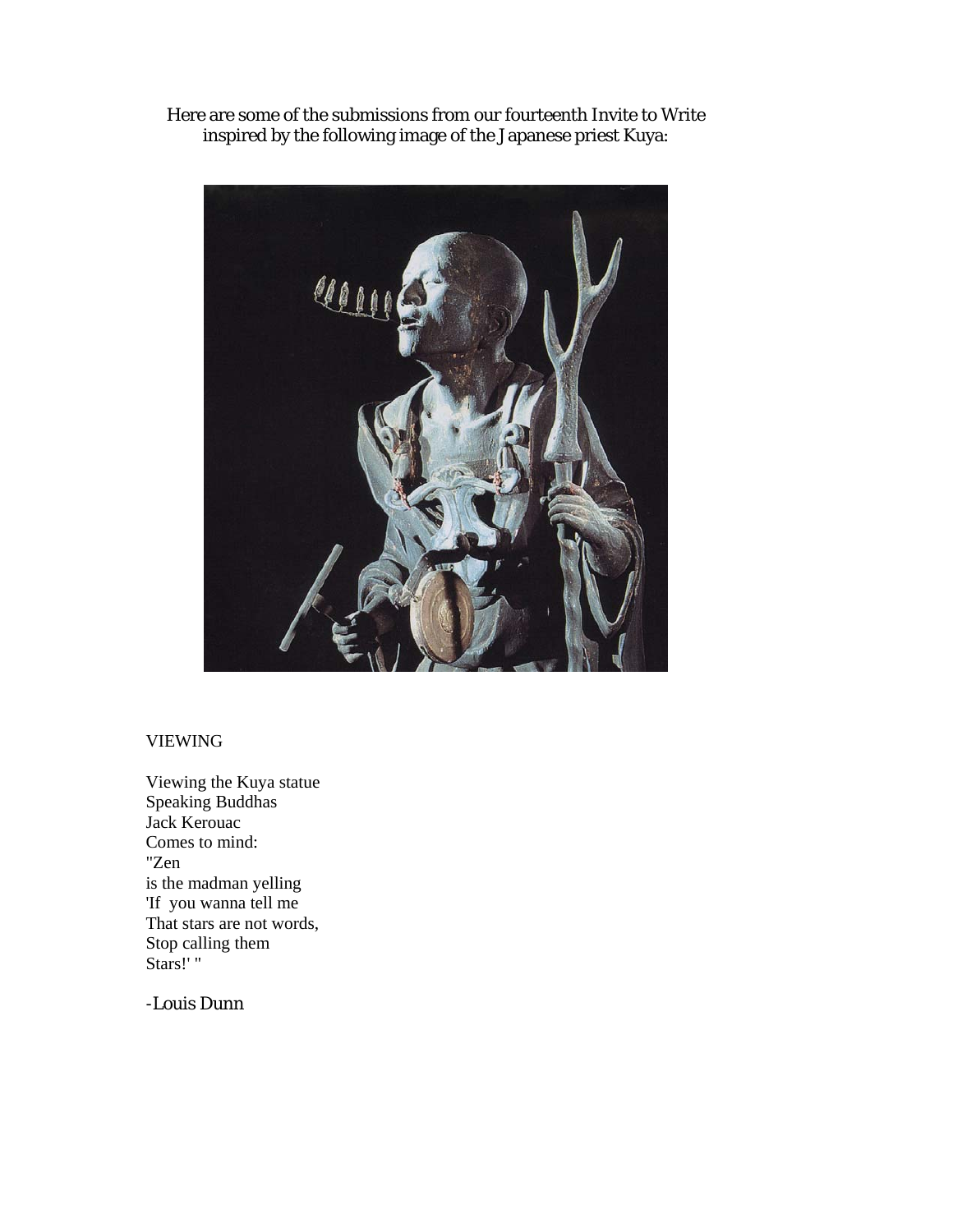## The Alchemy of Breath: On Kosho's Statue of the Priest Kuya

for Gisela

**~** 

 When words become unclear, I shall focus with photographs. When images become inadequate, I shall be content with silence. *- Ansel Adams*

1

in the dawn's dark silence Kuya sits chanting mantras the alchemy of breath transmuting his words into small monuments of permanence six Buddhas shored up against suffering and the onslaught of transience

when silence seems to wait for them to speak a Buddha too poets might begrudge their faith in the flimsiness of paper

2

singing bowls brim over with the emptiness they need to matter steam rises from my morning tea unheard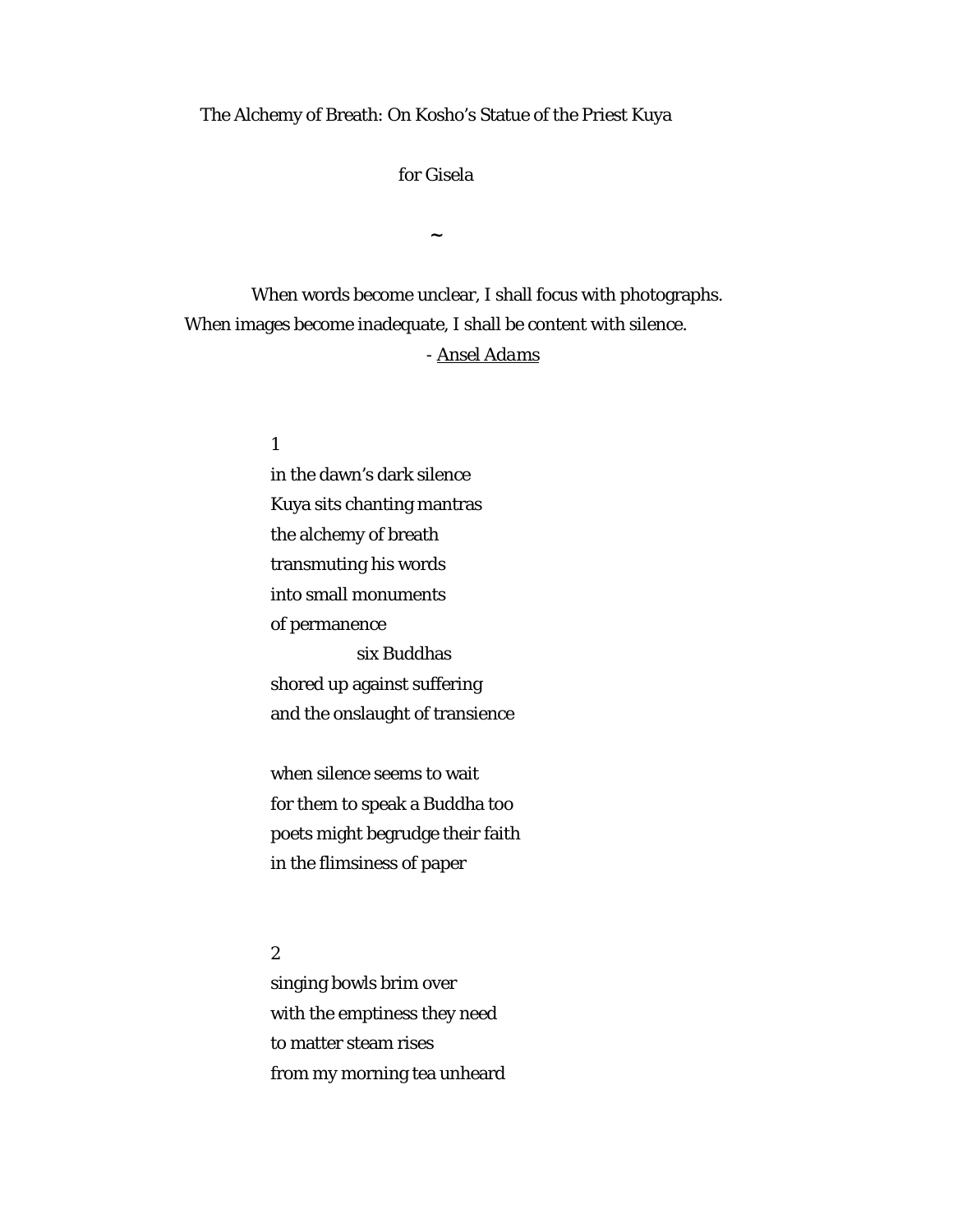so for now I gift you my silence that you might know it like a placid oasis worth stopping at to contemplate the long journey encumbered with too many words

-Tony Ullyatt

## Aurora

So here we are again In the now, in the know A voice among the echoes A flicker, a dance among the gleam Ever an Indigo vibrancy— the iris of the mind Encircling, vibrating rhythmically In a cerebral dance. Light of Light, very God of very God Not unbeknownst to me, from the beginning Another life, another realm So far, yet so near There, as it is here, and nowhere. Now as it was then, Lights palpate, by vision Whispering, waving Calling from the tower--tor A shout…thunder—Thor. Baptisia blends With the coat of many colors--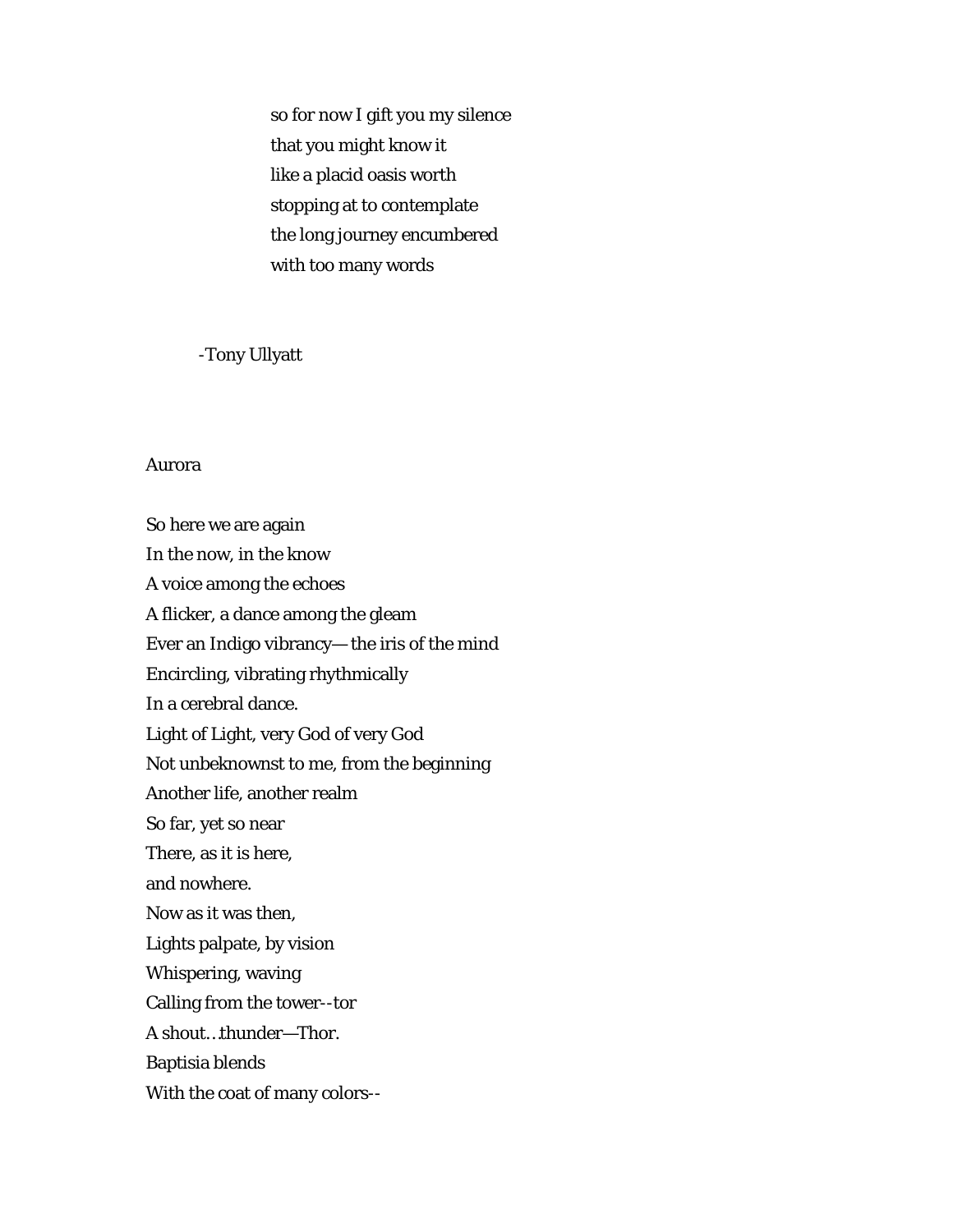Pulling me closer, drifting forward All the way to the golden thread Pulsating backwards—special coding To join the heart of Abraham, Beating breath, throbbing light, flaring spirit, Throwing crimson fuel onto the famished light. 'Thoughts stir. Inspiration stalks us,' she says. Telepathy of healers, hearers of secrets, seeing her Signatures in all things we read, forever contemplating, coming back to listen, to love, to live. And so we are here again, one more time, And time again, Knowing the truth, Being us, Being them, Simply being,` Many times, and forever.

-Roula-Maria Dib

## A Dream Meant To Be Shared

In my dreams, a sage appeared carrying a gong. He rang it, and its tone captivated me He played it and I expanded to dance inside mind,

The savant's jargon filtered through air heightening my senses. His idiom tickled to open heart, as I footnoted each one in my memory.

Each parlance made a brick for me to build upon and a bridge for me to cross.

The cenobite, spoke on integrating love inside every breath so peace would be ours. He vibrated, with wisdom as if all the elders were embedded in his words, to give joy and enlightenment.